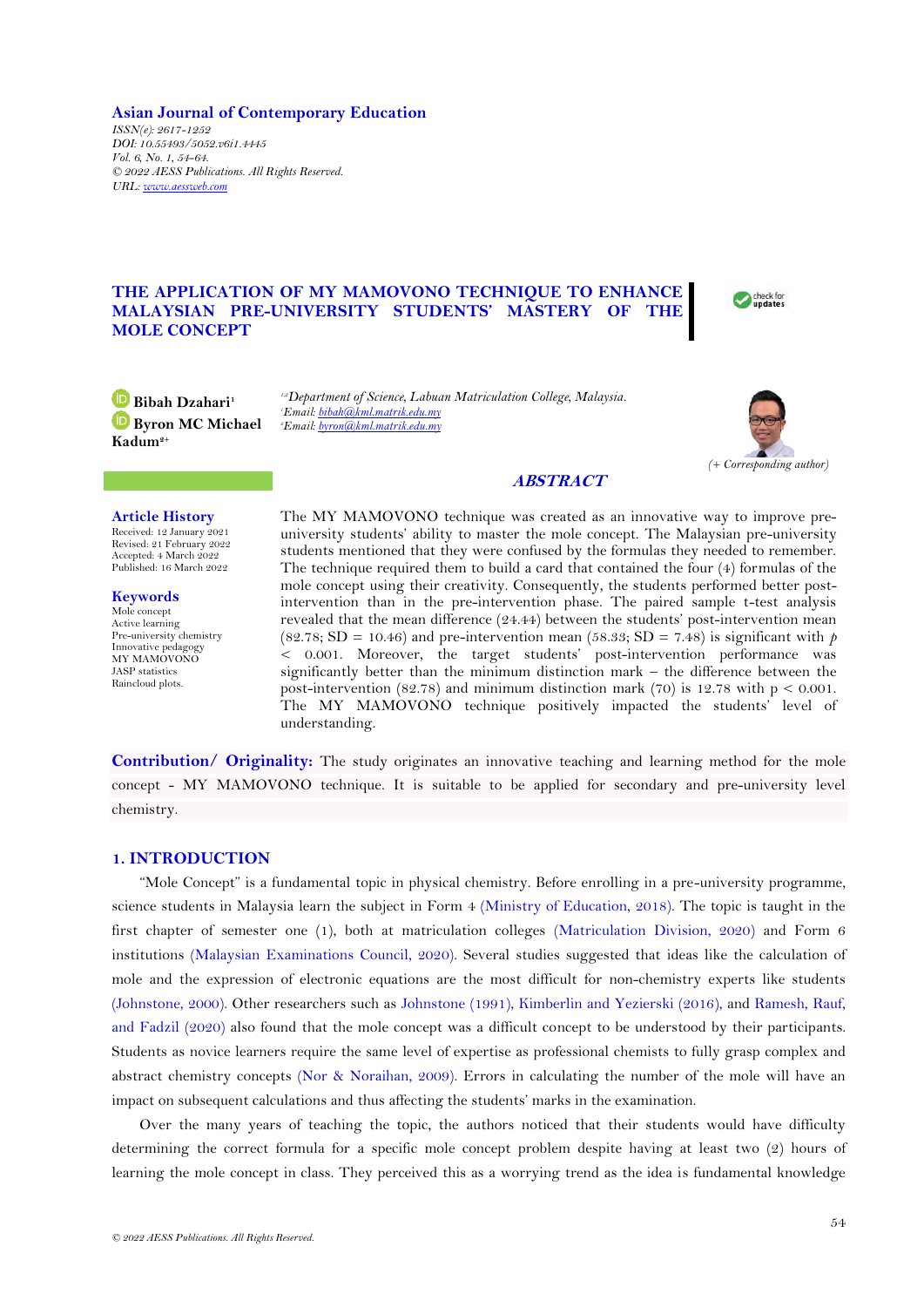that students must master before moving forward to succeeding chemistry chapters. For that reason, they assumed that the existing teaching and learning (t&l) techniques could not assist students in learning the mole concept effectively. The literature indicates that using innovative t&l strategies can enhance students' level of understanding in chemistry. For example, [Kadum](#page-10-8) (2022) administered the POL: PLL & PLR method to improve students' knowledge of acidic buffer solutions via pre-lesson learning activities and active post-lesson reflections. In a different study, [Kadum, M., Joanes, and Lee \(2022\)](#page-10-9) managed to significantly improve students' information retention ability of the water electrolysis redox equation through the implementation of FLEMONIC. Ergo, inspired by those studies, the authors devised a technique called MY MAMOVONO to enhance pre-university students' level of knowledge of the mole concept.

# **2. REFLECTIONS ON T&L**

In this section, two (2) forms of reflection are presented as the study background – teachers' reflections and students' reflections. Kadum [et al. \(2022\)](#page-10-9) employed the same approach to conceptualise their study's problem statement and thus used the information to design their t&l innovation.

### *2.1. Teachers' Reflections*

As mentioned earlier, the mole concept is an essential topic in chemistry as it provides the basic information and skills that will allow students to learn succeeding chemistry topics effectively. Failing in mastering the concept will jeopardise students' performance in the examination. About 15% of the mark is allocated in the written exam and 15% in the laboratory report assessment on this topic.

Typically, chemistry teachers would use the "mole triangle" to teach the concept. [Figure 1](#page-1-0) shows an example of the teaching method. After teaching using the conventional way, the authors noticed that students were still confused about applying formulas that they had learned.



**Source:** [BBC Bitesize \(2022\)](#page-9-0).

## <span id="page-1-0"></span>*2.2. Students' Reflections*

Many students who had used the "mole triangle" were still facing an uphill challenge in solving calculationbased mole concept problems. To comprehend the situation, the authors interviewed several students, and they discovered that the problem had been an issue since the students were in secondary school, i.e., Form 4. Furthermore, the students revealed that they understood the formulas but were confused about deciding which formula had to be used for a particular question. Others responded that they had difficulty memorising the formulas and did not know which unit was supposed to be used for the calculations. These are some excerpts of the students' responses verbatim; pseudonyms are used to conceal their identities: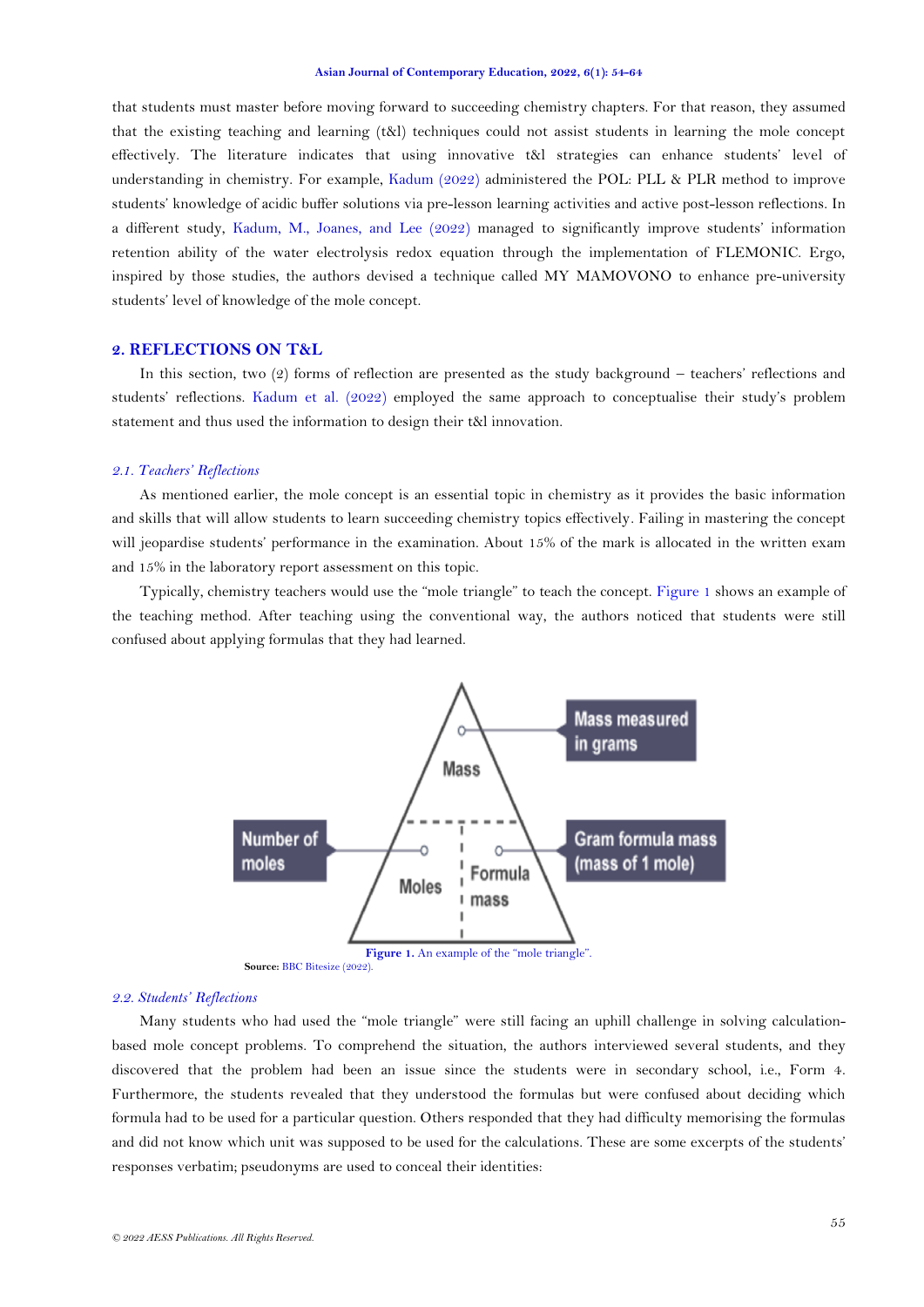#### Sylvia stated:

*"...this topic was easy to be understood when I was learning about it in class, but it was easy for me to get confused too. Especially at the exchange of units in every formula when answering related questions."* 

### Nurain responded:

*"...in this topic, it was a little bit confusing to me on which specific formula to use to answer the given question correctly. Usage of units was also not convincing to me."*

## Andrea echoed:

*"...there were several formulas that I did not fully understand and yes… confusing to pick which one was the correct one."*

Azwan shared:

*"...there were several formulas that I did not fully understand and yes… confusing to pick which one was the correct one."*

From the excerpts, it is clear that the students had a weak mastery of the mole concept. The major problem was an incorrect formula was used to solve a particular question.

# **3. RESEARCH FOCUS**

Students must know four (4) formulas in solving mole concept problems. Herewith are the formulas [\(Yip,](#page-10-10)  [2007\)](#page-10-10):

- i. Converting from "number of moles (mol)" to "number of particles (N)": *Number of moles (mol) x Avogadro's constant (NA) = number of particles (N) \*Avogadro's constant: 6.022 × 10<sup>23</sup> mol-1*
- ii. Converting from "number of moles (mol)" to "mass (g)": *Number of moles (mol) x molar mass (g/mol) = mass (g)*
- iii. Converting from "number of moles (mol)" to "molar volume of gas (dm<sup>3</sup>)":
	- At standard temperature and pressure (STP) *Number of moles (mol) x 22.4*  $dm^3$  *mol<sup>* $1$ *</sup> = molar volume of gas (* $dm^3$ *)*
	- At room temperature (RT) *Number of moles (mol) x 24.0*  $dm^3$  *mol<sup>* $1$ *</sup> = molar volume of gas (* $dm^3$ *)*

As mentioned in the preceding paragraphs, confusion in the usage of formulas was the top challenge that our students were facing. Even though they would be able to memorise the formulas, the problem was they failed to apply them to solve relevant questions. Ergo, their examination marks would be negatively affected.

The authors focused on this issue as it did not merely affect the t&l process, but it potentially hindered the students' holistic development in chemistry. They realised that encouraging the students to make their notes would empower their learning process, facilitating better memorisation and comprehension. Thus, the authors trained the students to build their own MY MAMOVONO cards to write the four (4) mole concept formulas for this classroom research. Using such an approach motivated the students to engage more naturally with the concept; before the technique, they were visibly discouraged and did not find joy in learning the mole concept. MY MAMOVONO is the abbreviation for – " $MY = My/Mine$ ", " $MA = Mass (g)$ ", " $MO = Number of moles (mol)$ ", " $VO = Molar volume$ of gas  $(dm<sup>3</sup>)$ ", and "NO = Number of particles".

# **4. RESEARCH OBJECTIVES**

### *4.1. General Objective*

To enhance pre-university students' mastery in the mole concept using the MY MAMOVONO technique.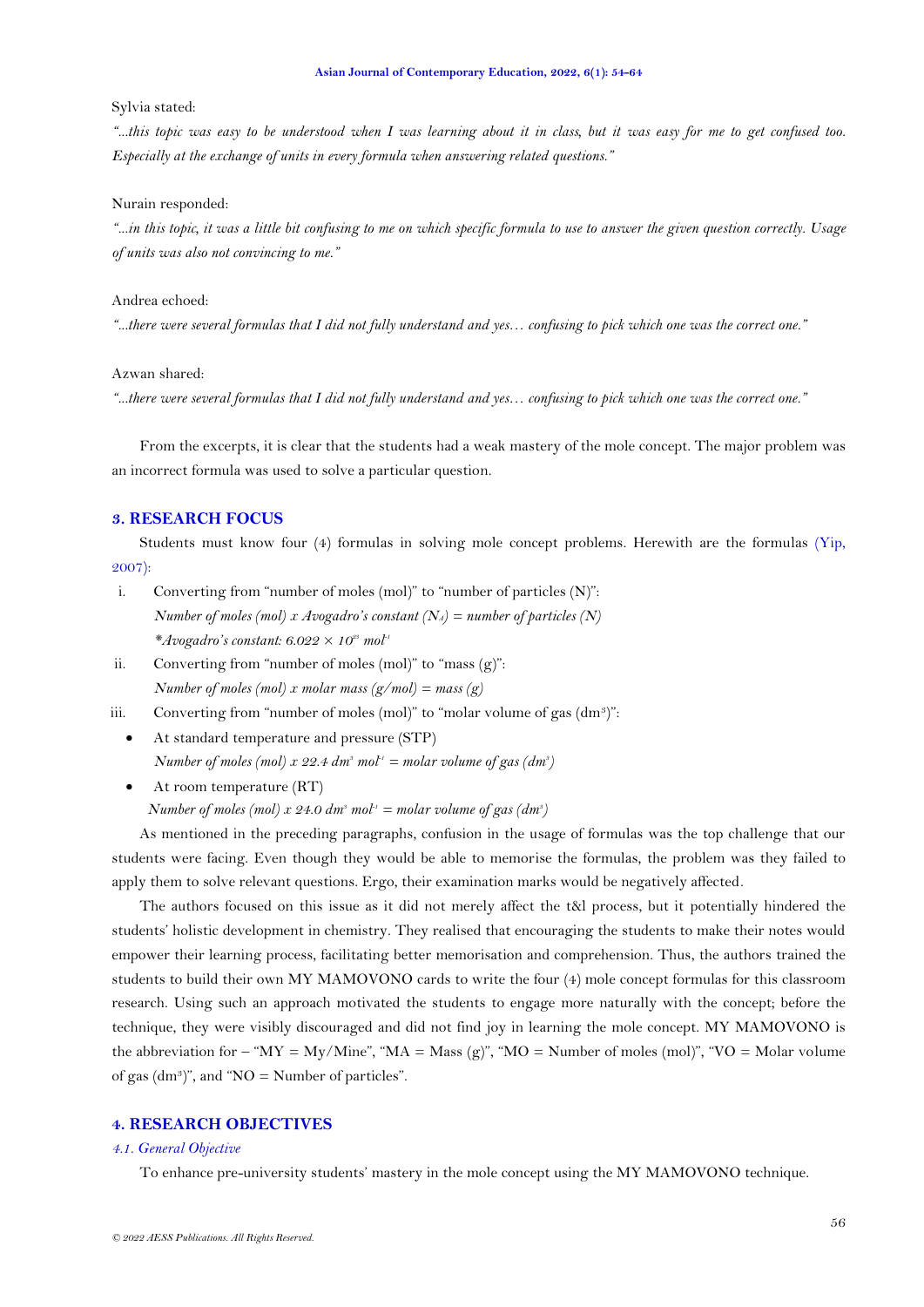### *4.2. Specific Objectives*

- 1. To improve the pre-university students' marks in mole concept test/examination using the MY MAMOVONO technique.
- 2. To improve the pre-university students' perceptions of the mole concept using the MY MAMOVONO technique.

# **5. SCOPE AND RESEARCH LIMITATIONS**

This classroom research merely focused on using MY MAMOVONO cards built by students' creativity. The new instructional method was limited to the selected topic, i.e., the mole concept. Thus, the effect of applying the technique to other topics in chemistry or other science subjects cannot be extrapolated based on the findings of this study. Another limitation, the results that emerged from the collected data of the current classroom research was limited to the target group and thus cannot be generalised to other populations.

# **6. TARGET GROUP**

<span id="page-3-0"></span>The authors recruited eighty (80) pre-university students for the initial stage of the study – twenty-seven  $(27)$ from Class X, twenty-five (25) from Class Y, and twenty-eight (28) from Class Z. They were science module students from a local pre-university college located in the Federal Territory of Labuan. The students sat for a diagnostic test during this stage, and the authors identified eighteen (18) students who scored below the passing line. Hence, these students were part of the target group. [Table 1](#page-3-0) shows the grading system explicitly designed for this classroom research. [Table](#page-3-1) 2 presents the number of male and female students selected as the target group. [Table 3](#page-3-2) shows the students' *Sijil Pelajaran Malaysia* (SPM) chemistry grades.

| <b>Mark Range</b> | Grade | Level       |
|-------------------|-------|-------------|
| $100 - 80$        | А     | Distinction |
| $79 - 75$         | $A-$  |             |
| $74 - 70$         | B+    |             |
| $69 - 65$         | В     | Merit       |
| $64 - 60$         | B-    |             |
| $59 - 55$         | $C+$  | Pass        |
| $54 - 50$         |       |             |

Table 1. The grading system of the classroom research.

| $49 - 45$ |   | Fail |
|-----------|---|------|
| $44 - 40$ |   |      |
| $39 - 35$ |   |      |
| $.34 - 0$ | г |      |
|           |   |      |

### <span id="page-3-1"></span>Table 2. The number of target students based on gender

| Gender | <b>Number of Students</b> |  |  |  |  |  |
|--------|---------------------------|--|--|--|--|--|
| Male   |                           |  |  |  |  |  |
| Female | 14                        |  |  |  |  |  |
| Total  | 18                        |  |  |  |  |  |

|  |  |  |  | Table 3. Target students' SPM chemistry grades. |  |
|--|--|--|--|-------------------------------------------------|--|
|--|--|--|--|-------------------------------------------------|--|

<span id="page-3-2"></span>

| <b>Mark Range</b> | Grade      | <b>Number of Students</b> |
|-------------------|------------|---------------------------|
| $70 - 74$         | B+         |                           |
| $60 - 64$         | $^{\circ}$ |                           |
| $50 - 59$         |            |                           |
| $4.5 - 4.9$       |            |                           |
| $40 - 44$         |            |                           |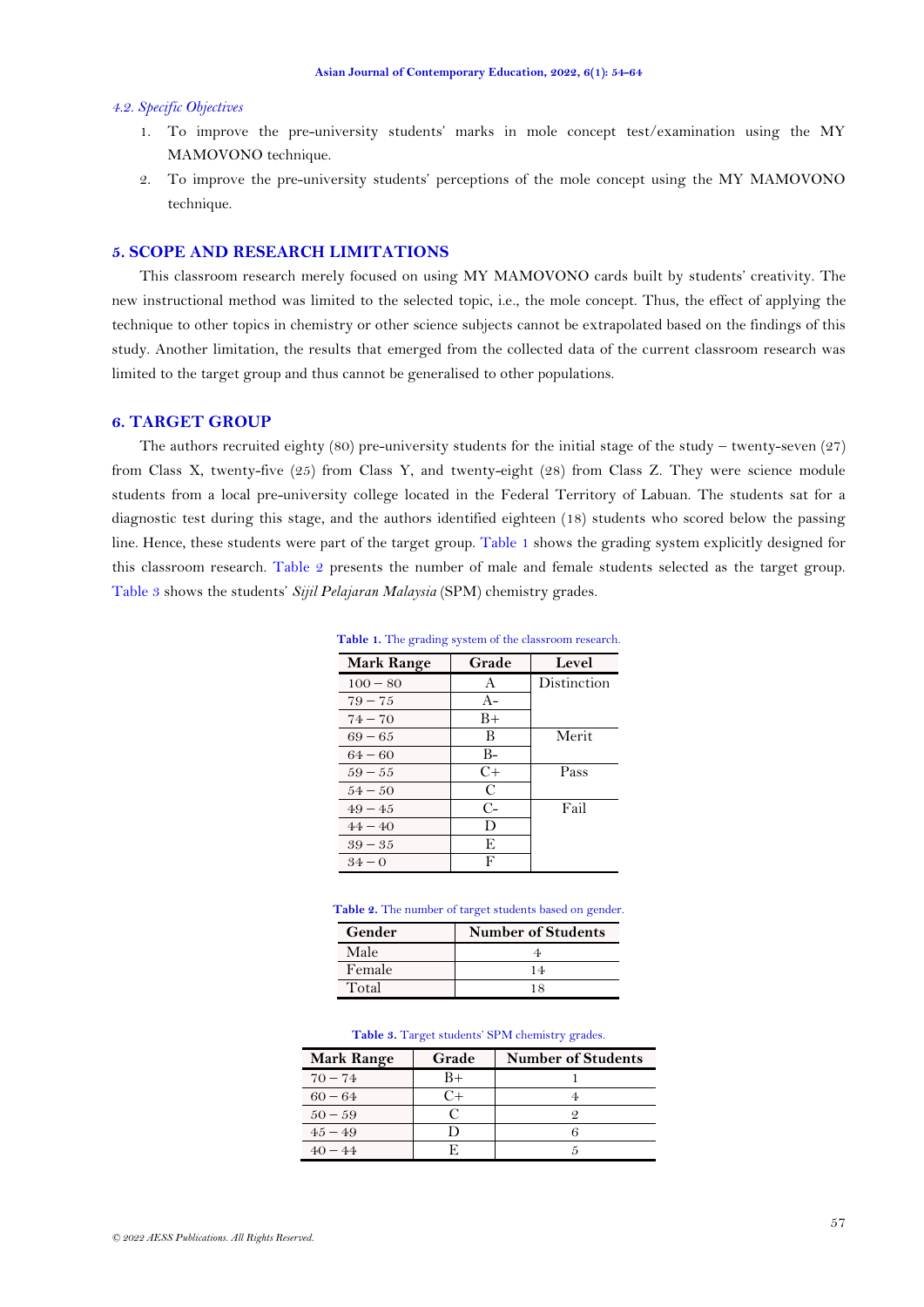From [Table 3,](#page-3-2) it can be seen that five (5) of them obtained an E grade for SPM chemistry, i.e., they did not pass the subject. Thirteen (13) got a passing grade, with one (1) student obtaining a B+ grade in SPM chemistry.

# **7. RESEARCH DESIGN**

This classroom research employed the investigative approach as follow.

- i. *Pre-intervention –* The targeted students were given a set of questions that carried twenty (20) marks in total. These questions had to be answered within thirty (30) minutes. The difficulty level for the pre-intervention test was set to be the same difficulty level as the diagnostic test.
- ii. *Intervention –* The t&l using MY MAMOVONO technique. The target students were allowed to creatively create their cards that contained the mole concept's four (4) formulas.
- iii. *Post-intervention –* The target students were given the same set of questions as the pre-intervention test. The set carried twenty (20) marks in total, and the students were allotted thirty (30) minutes to answer all questions.
- iv. *Survey –* The target students were instructed to provide feedback. They filled up a survey form.

## *7.1. Data Collection Method*

The authors collected data via three (3) sets of questions:

- i. Pre-intervention questions The purpose of these questions was to obtain information about the target students' level of the mole concept mastery.
- ii. Post-intervention questions Using the post-intervention test, the authors could see the effect of administering the MY MAMOVONO technique on the students' mastery level
- iii. Survey The students' perceptions toward the learning process of the mole concept were gauged using a survey form.

<span id="page-4-0"></span>[Table 4](#page-4-0) presents the timeline for implementing the classroom research project in detail.

| No. | Action                    | Date of Implementation      |
|-----|---------------------------|-----------------------------|
|     | Briefing                  | 3 July 2019                 |
| 2.  | Pre-intervention test     | 5 July 2019                 |
| 3.  | Data analysis             | 12 July 2019                |
| 4.  | Interventuon: MY MAMOVONO | 19 July 2019 & 26 July 2019 |
| 5.  | Post-intervention test    | 2 August 2019               |
| 6.  | Survey                    | 9 August 2019               |
| 7.  | Data analysis             | 16 August 2019              |

**Table 4.** The classroom research project's timeline.

## *7.2. Initial Observation*

As mentioned earlier, the purpose of the pre-intervention was to identify the target students' level of understanding of the mole concept. The session tested them with questions that carried twenty (20) marks in total. They were given thirty (30) minutes to complete those questions. The students were visibly struggling to complete the task. Three (3) students left the session before the allocated time was up. The authors asked those who left early whether it was okay or otherwise, and they answered the former.

### *7.3. Intervention Phase*

After the test data from the pre-intervention were analysed, the authors proceeded to implement the intervention phase. The pre-intervention results were not disclosed to the target students. Moreover, the students' works were not returned. This was deliberate as the authors wanted to look at the effectiveness of the MY MAMOVONO technique. Two (2) workshops were held as part of the intervention phase.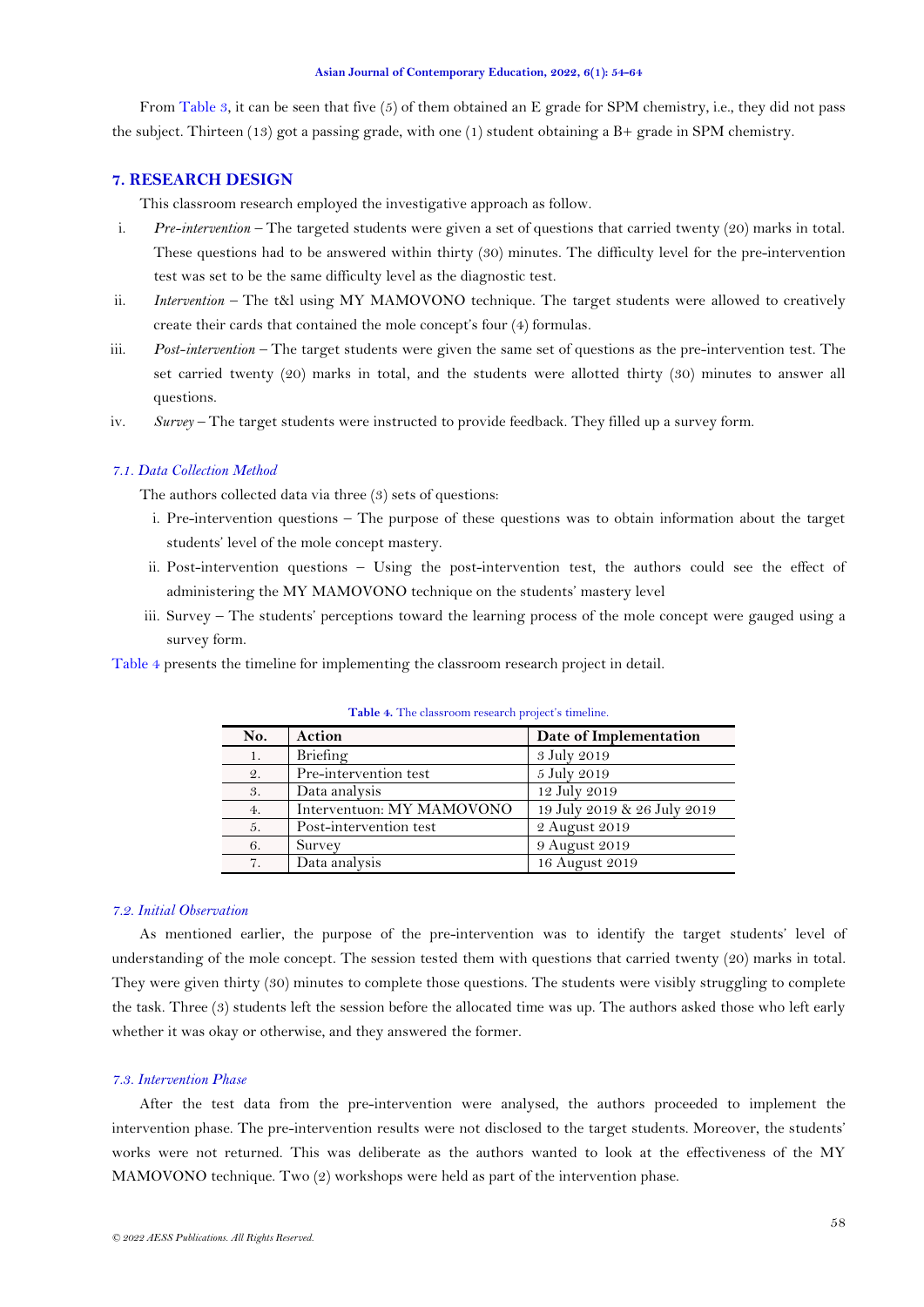- i. "Jelas" Workshop (Bengkel Jelas) The students were provided with a thorough explanation about the four (4) formulas of the mole concept and how to use them in solving relevant problems.
- ii. "Bina" Workshop (Bengkel Bina) **–** The authors worked closely with the students in assisting them in building their MY MAMOVONO cards. This was the synergy between the authors and the target students. It reinforced the authors' role as facilitators in the student-centred learning process. [Figure 2](#page-5-0) presents several samples of the students' MY MAMOVONO cards.



Figure 2. Samples of students' MY MAMOVONO cards.

### <span id="page-5-0"></span>*7.4. Evaluation*

Through the diagnostic test, pre-intervention, and post-intervention, the MY MAMOVONO technique was seen to be an effective t&l approach. The analysis of the post-intervention data revealed that the students' ability to answer questions regarding the mole concept had increased. [Figure 3](#page-5-1) shows the difference between preintervention and post-intervention marks using a scatterplot graph. From the figure, it can be seen that all target students' post-intervention marks were higher than their pre-intervention marks.



<span id="page-5-1"></span>Figure 3. Scatterplot comparing target students' performances at pre-intervention and post-intervention.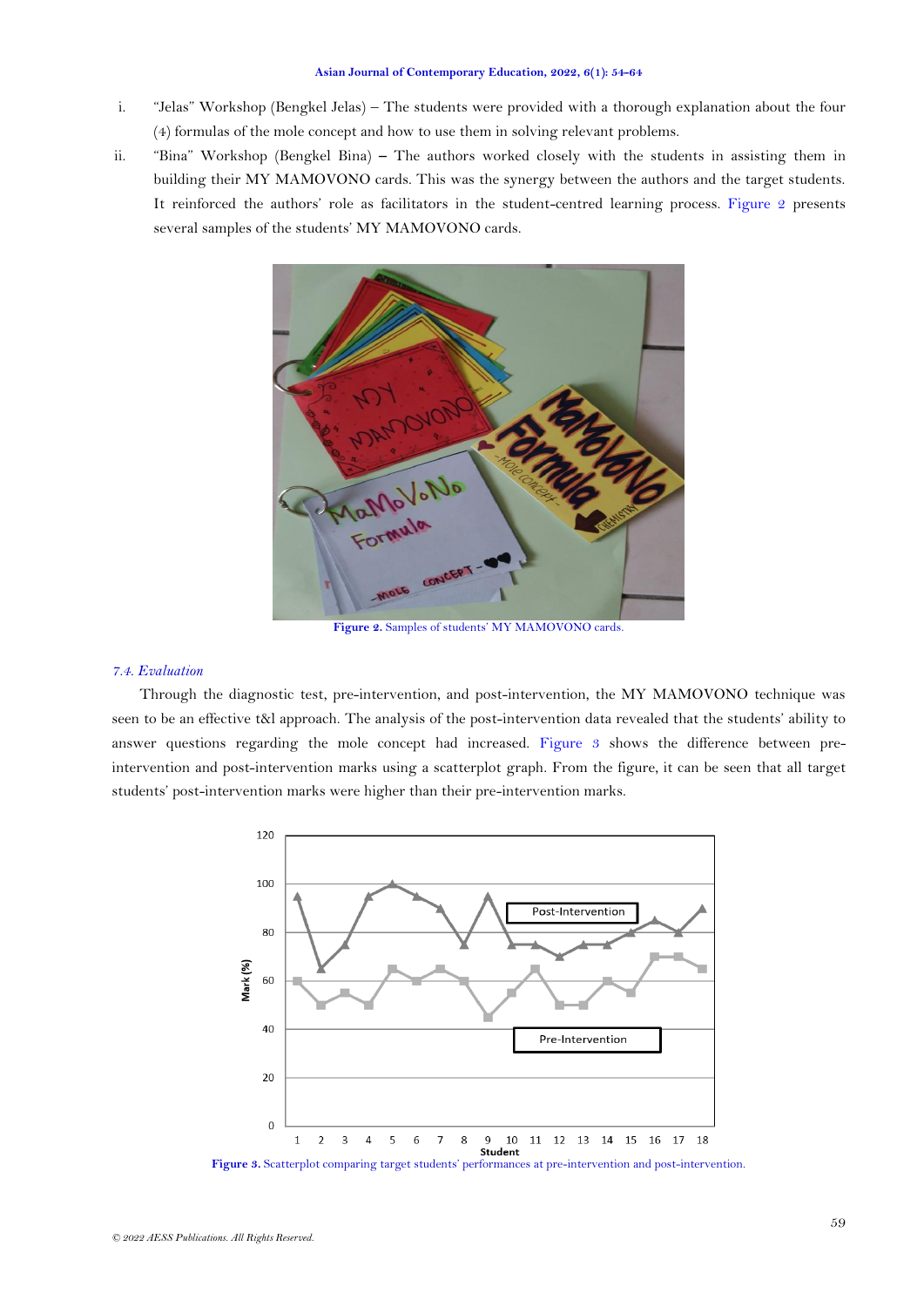[Table 5](#page-6-0) further substantiates that the MY MAMOVONO technique enhanced the weak students' ability to answer mole concept questions correctly. In the pre-intervention test, most students scored mediocre grades. Others scored below 50%, which was considered fail based on the grading system of the current study. After the intervention was implemented, the post-intervention results revealed that most students passed the test, and ten (10) of them passed with flying colours.

<span id="page-6-0"></span>

|                   | Grade | <b>Pre-Intervention</b> |      | Post-Intervention |      |  |
|-------------------|-------|-------------------------|------|-------------------|------|--|
| <b>Mark Range</b> |       | No. of Students         | %    | No. of Students   | $\%$ |  |
| $0 - 49$          | Fail  |                         | 5.6  |                   |      |  |
| $50 - 54$         |       |                         | 22.2 |                   |      |  |
| $55 - 59$         | $+$   | 3                       | 16.7 |                   |      |  |
| $60 - 64$         | B-    |                         | 22.2 |                   |      |  |
| $65 - 69$         |       |                         | 22.2 |                   | 5.6  |  |
| $70 - 74$         | $B+$  | 9                       | 11.1 |                   | 5.6  |  |
| $75 - 79$         | A-    |                         |      | 6                 | 33.3 |  |
| $80 - 100$        |       |                         |      | 10                | 55.5 |  |

**Table 5.** Comparison of the target students' performances in pre-intervention and post-intervention.

The authors wanted to know whether the target students' post-interventions marks were significantly higher than their pre-intervention marks. Thus, they ran a paired samples t-test analysis using the JASP version 0.16.1, a freeware statistical analysis tool developed by the University of Amsterdam [\(Love et al., 2019\)](#page-10-11). Several studies have verified the tool's reliability in computing statistical data and thus providing accurate outcomes [\(Han, Park, &](#page-9-1) [Thoma, 2018;](#page-9-1) [Marsman & Wagenmakers, 2017;](#page-10-12) [Quintana & Williams, 2018;](#page-10-13) [Zolotov, Reznik, Bender, & Isralowitz,](#page-10-14)  [2020\)](#page-10-14). It was confirmed that the target group's post-intervention performance (i.e., mean = 82.78) was statistically significant than the pre-intervention (i.e., mean = 58.33); the mean difference is 24.44 and the  $p < 0.001$ . [Table 6](#page-6-1) presents the descriptive findings, and [Table 7](#page-6-2) shows the inferential analysis outcome[. Figure 4](#page-6-3) shows the raincloud plots of the data analysis. As stated by Allen, [Poggiali, Whitaker, Marshall, and Kievit \(2019\)](#page-9-2), "These raincloud plots can visualize raw data, probability density, and key summary statistics such as median, mean, and relevant confidence intervals in an appealing and flexible format with minimal redundancy". The authors of this study utilised the JASP statistical tool to generate the raincloud plots.

| Table 6. Descriptive findings.                 |    |       |       |      |  |  |  |
|------------------------------------------------|----|-------|-------|------|--|--|--|
| <b>Measurement</b>                             |    | Mean  | SD    | SЕ   |  |  |  |
| Pre-Intervention                               | 18 | 58.33 | 7.48  | 1.76 |  |  |  |
| Post-Intervention                              | 18 | 82.78 | 10.46 | 2.47 |  |  |  |
| Note $SD = standard deviation$ $SE = standard$ |    |       |       |      |  |  |  |

**Note:** SD = standard deviation, SE = standard error.

<span id="page-6-4"></span>**Table 7.** Paired samples t-test outcome.

<span id="page-6-2"></span><span id="page-6-1"></span>

| <b>Measurement</b> | Measurement 2     |      | df |      | <b>Mean Difference</b> | <b>SE Difference</b> |
|--------------------|-------------------|------|----|------|------------------------|----------------------|
| Pre-Intervention   | Post-Intervention | 9.03 |    | 001. | 24.44                  | 2.708                |

**Note:** Significance *p* < 0.001.



<span id="page-6-3"></span>Pre-Intervention Post-Intervention Figure 4. Raincloud plots comparing the students' intervention and post-intervention marks.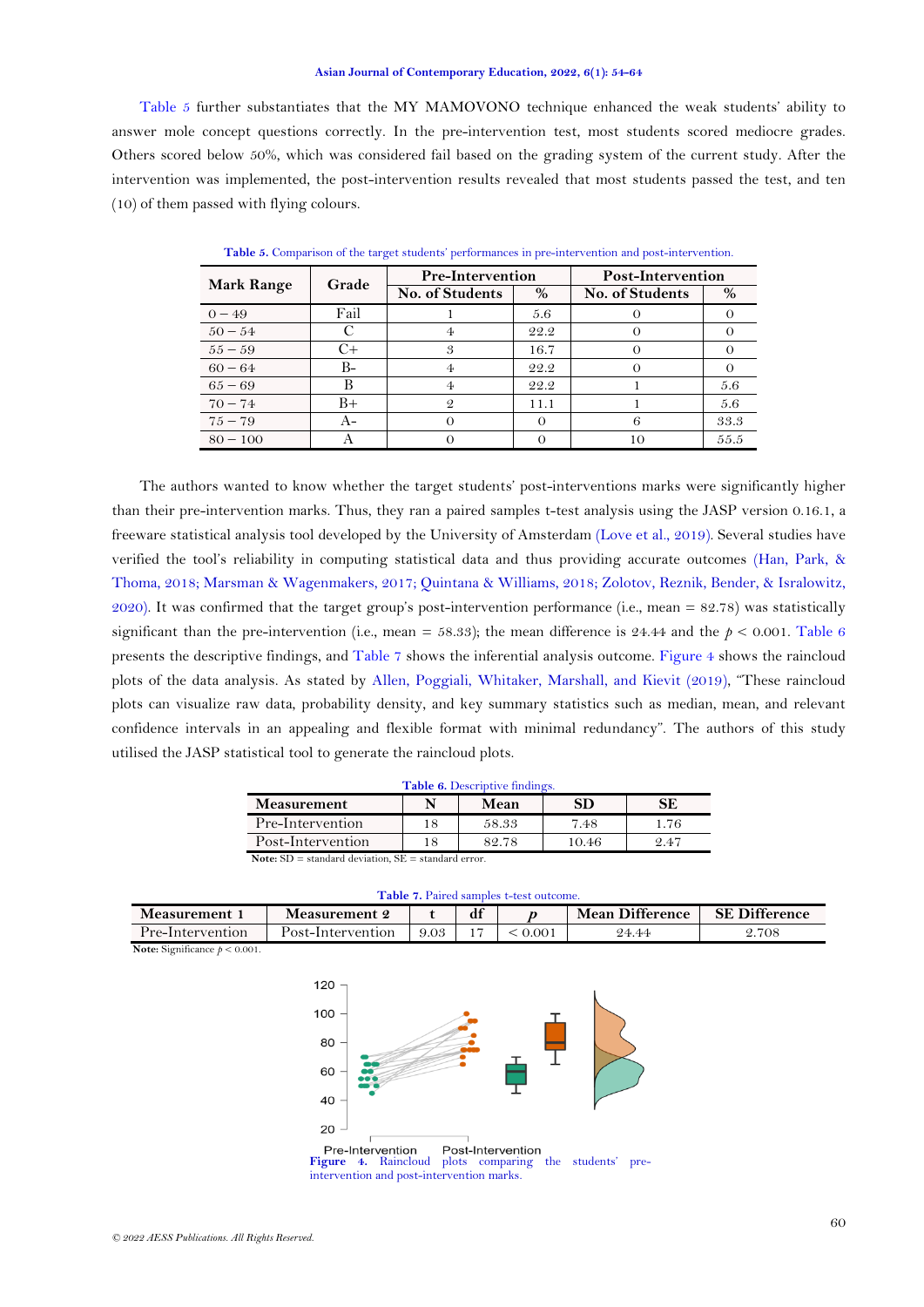From [Table 5,](#page-6-0) it can be seen that the target students managed to score above the passing line. Thus, the authors wanted to know whether the group had performed significantly higher than the minimum distinction mark – the distinction range  $= 70 - 100$  (refer to [Table 1\)](#page-3-0). A one-sample t-test analysis was administered using the freeware statistical analysis tool JASP version 0.16.1. to investigate the authors' notion. The target group's postintervention mean (82.78) is higher than the minimum distinction mark (70). The mean and the minimum distinction mark difference is 12.78 with  $p < 0.001$ . Therefore, it is confirmed that the target students' postintervention performance was significantly higher than the minimum distinction mark. [Table 8](#page-6-4) summarise the inferential outcome. [Figure 5](#page-7-0) represents the post-intervention raincloud plots, and it can be seen that one (1) student scored below 70, but most of the area of the cloud is greater than 70.



Figure 5. Raincloud plots of the target group's post-intervention performance.

<span id="page-7-0"></span>[Table](#page-8-0) 9 and [Figure 6](#page-8-1) show the analysis of the feedback gathered via survey forms. There were five (5) survey statements that the students had to respond using a 4-point Likert scale – "Disagree  $(D) = 1$ ", "Ouite Disagree  $(OD)$  $= 2$ ", "Quite Agree (QA) = 3", and "Agree (A) = 4". Three (3) statements, i.e., S1(-), S2(-), and S3(-) were asking the students to rate their level of agreement on negative learning experiences before the implementation of MY MAMOVONO – "...was difficult to understand", "...formulas of the mole concept were difficult to memorise", and "...quickly get confused". Whereas, two (2) statements, i.e., S4(+) and S5(+) evaluated the students' level of agreement on positive learning experiences after they learned the mole concept using the new instructional strategy – "...facilitated the memorising process" and "...helped me to understand the application of each formula".

From the analysis of the survey, it is apparent that the MY MAMOVONO technique was able to help them to understand, remember, and hence utilise the correct formula in solving a certain mole concept problem. For the positive learning experience post-intervention,  $S4(+)$  statement – 77.78% agreed, and 22.22% quite agreed (mean = 3.78;  $SD = 0.428$ ). No students reported to disagree nor quite disagree. The other positive learning experience,  $S5(+)$  statement – 72.22% agreed, and 27.78% quite disagreed (mean = 3.72; SD = 0.461). Like S4(+), no students reported to disagree nor quite disagree with  $S5(+)$ .

These findings contrast with the negative learning experiences, as shown in [Table 9](#page-8-0) and [Figure 6.](#page-8-1) For the S1(- ) statement, 22.22% of students agreed, and 55.56% were quite agreed. Only 22.22% disagreed, and none of the students disagreed with the negative learning experience before MY MAMOVONO. S1(-)'s mean 3.00 with SD equals 0.686. For the S2(-) learning experience, 38.89% were agreed, and 50.00% were quite agreed. Only 11.11% of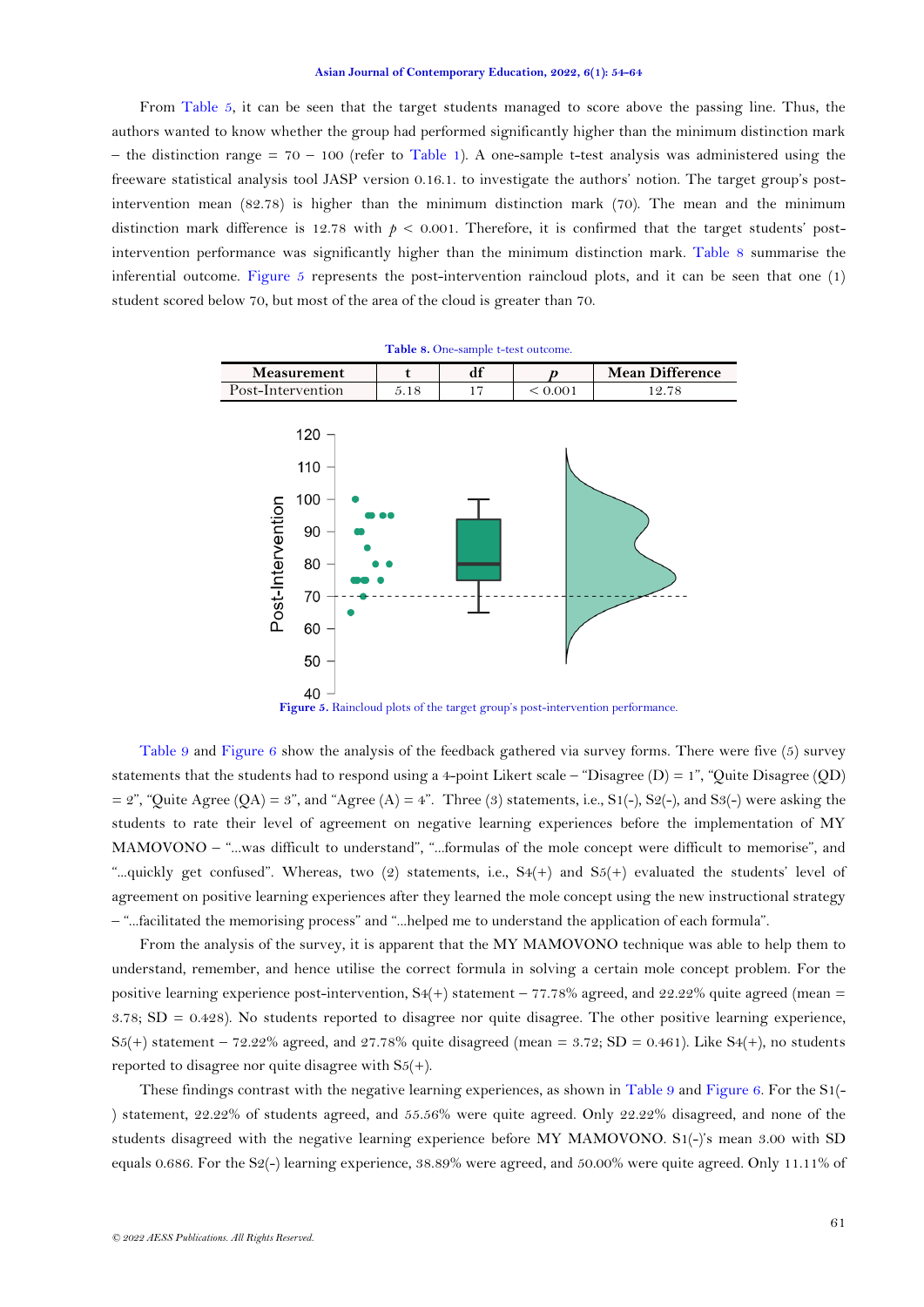the students quite disagreed, and none of them reported disagreeing with the statement. S2(-)'s mean 3.28, SD computes to 0.669. For the third negative learning experience before MY MAMOVONO, 55.56% were agreed with S3(-), and 33.33% were quite agreed. Only 11.11% of the students quite disagreed, and none disagreed with the statement. S3(-) has a mean of 3.44 and an SD value of 0.705.

[Figure 6](#page-8-1) aptly presents the visualisation of the target group's shift in the learning experience of the mole concept. It shows that the new instructional method has nurtured positive perceptions of the mole concept learning amongst the pre-university students who partook in the study.

<span id="page-8-0"></span>

| Tag      | <b>Statement</b>                                                                                                                                                     | No. of Responses |                  |                    |                |  |  |
|----------|----------------------------------------------------------------------------------------------------------------------------------------------------------------------|------------------|------------------|--------------------|----------------|--|--|
|          |                                                                                                                                                                      | $\mathbf{1}$     | $\boldsymbol{Q}$ | 3                  | $\overline{4}$ |  |  |
|          |                                                                                                                                                                      | <b>Disagree</b>  | Quite            | <b>Quite Agree</b> | Agree $(A)$    |  |  |
|          |                                                                                                                                                                      | (D)              | Disagree (QD)    | (QA)               |                |  |  |
| $S1(-)$  | Before<br>learning<br>the<br>МY<br>MAMOVONO technique, I felt<br>that the mole concept in mol<br>difficult<br>calculation<br>was<br>to<br>understand.                | $0(0.00\%)$      | $4(22.22\%)$     | 10(55.56%)         | $4(22.22\%)$   |  |  |
| $S_2(-)$ | learning<br>Before<br>the<br>MY<br>MAMOVONO technique, I felt<br>that the mole concept formulas<br>were difficult to memorise.                                       | $0(0.00\%)$      | $2(11.11\%)$     | $9(50.00\%)$       | 7(38.89%)      |  |  |
| $S_3(-)$ | Before<br>learning<br>the<br>МY<br>MAMOVONO<br>technique,<br>- 1<br>would quickly get confused when<br>deciding on the correct formula<br>for a particular question. | $0(0.00\%)$      | $2(11.11\%)$     | 6(33.33%)          | $10(55.56\%)$  |  |  |
| $S4(+)$  | MY .<br>The<br><b>MAMOVONO</b><br>facilitated<br>technique<br>the<br>memorising process of the four<br>formulas of the mole concept.                                 | $0(0.00\%)$      | $0(0.00\%)$      | $4(22.22\%)$       | 14 (77.78%)    |  |  |
| $S5(+)$  | MY<br><b>MAMOVONO</b><br>The<br>technique helped me understand<br>the application of each formula of<br>the mole concept.                                            | $0(0.00\%)$      | $0(0.00\%)$      | 5(27.78%)          | 13 (72.22%)    |  |  |

**Table 9.** Survey analysis – five (5) statements.



D QD QA A

<span id="page-8-1"></span>**Figure 6.** Visualisation of the target group's learning experience before and after MY MAMOVONO.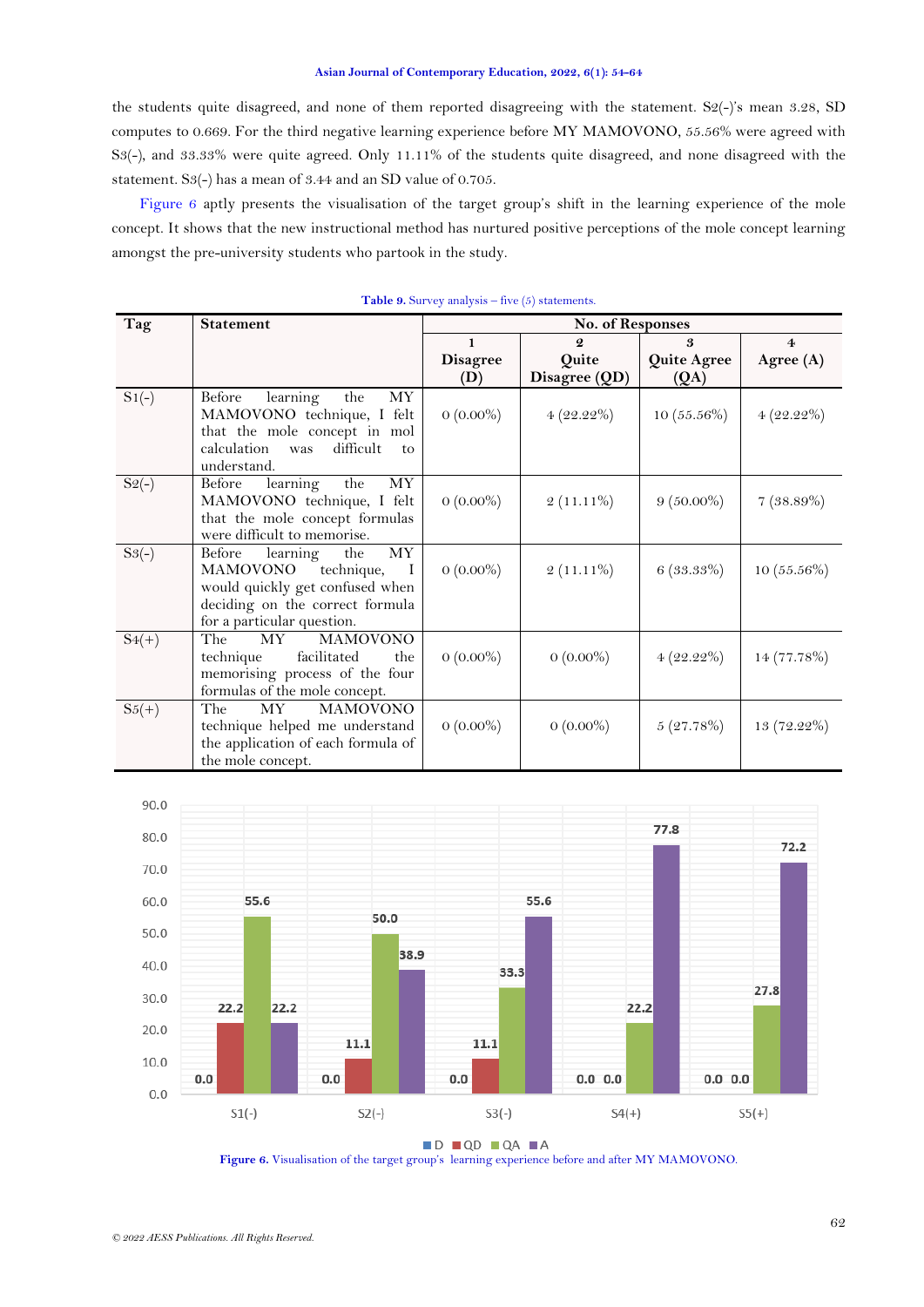## **8. RESEARCH REFLECTION**

Two (2) vital elements were intricately linked in the teaching and learning process – the synergy between the authors and the target students. As teachers, the authors facilitated the learning process, and the students acted as active learners. They did not just sit and accept the transmitted knowledge passively like a sponge, but they were involved in the process of making their own MY MAMOVONO cards (refer to [Figure 2\)](#page-5-0).

This classroom research had benefited not only the pre-university students. They participated in the study and taught teachers always to be aware of their needs, especially the mole concept. [Meor and Nurhidayah \(2009\)](#page-10-15) stated that learning chemistry concepts and getting them right is not easy. After going through the research stages, we agreed with her statement. Moreover, chemistry as a constantly developing and evolving field is a fertile ground for students' misconceptions, and thus it can cause students to fail in mastering the subject. For that reason, this classroom research was developed to help our students to deal with misconceptions about the mole concept.

# *8.1. Strengths & Weaknesses of the Classroom Research Project*

The project encouraged the students to use their creativity to build their own MY MAMOVONO cards, and this served as a great platform to engender a fun learning atmosphere. Weak students had difficulty recalling the information that they had learned in class. The project had helped them remember better as they were actively involved in creating their learning aids for the mole concept – this, to an extent, was personalised learning.

The outcome of the classroom research project revealed that our students who initially scored merely mediocre grades managed to get excellent grades after participating in the MY MAMOVONO project. Nevertheless, there were several weaknesses that the authors identified. Firstly, the project may be time-consuming for teachers to implement, particularly in a setting whereby the learning schedule is packed. Secondly, teachers who want to implement the new instructional method may have to invest some money in getting the raw materials such as coloured papers, coloured pens, glitters, et cetera.

## **9. CONCLUSION**

MY MAMOVONO technique enhanced the pre-university students' mastery of the mole concept and thus is reflected in their post-intervention marks. The significant increase in marks showed that encouraging the students to use their creativity in chemistry learning is a powerful tool that teachers can apply in the classroom. Different individuals possess unique ways to memorise information. Some utilise a rhyming technique to help them learn; some use singing or poetry. Nevertheless, the most important thing is that mnemonic serves to remember information easily. Among the mnemonic strategies are the rhyming of relevant acronyms and simplifying information. Therefore, we used the same approach for MY MAMOVONO, which helped the students learn the concept of mole better than using conventional techniques.

**Funding:** This study received no specific financial support. **Competing Interests:** The authors declare that they have no competing interests. **Authors' Contributions:** Both authors contributed equally to the conception and design of the study.

## **REFERENCES**

- <span id="page-9-2"></span>Allen, M., Poggiali, D., Whitaker, K., Marshall, T. R., & Kievit, R. A. (2019). Raincloud plots: A multi-platform tool for robust data visualization. *Wellcome Open Research, 4*, 63.Available at: https://doi.org/10.12688/wellcomeopenres.15191.1.
- <span id="page-9-0"></span>BBC Bitesize. (2022). The mole and concentration of solutions. BBC. Retrieved from: https:/[/www.bbc.co.uk/bitesize/guides/z7c6fg8/revision/2.](http://www.bbc.co.uk/bitesize/guides/z7c6fg8/revision/2)
- <span id="page-9-1"></span>Han, H., Park, J., & Thoma, S. J. (2018). Why do we need to employ Bayesian statistics and how can we employ it in studies of moral education?: With practical guidelines to use JASP for educators and researchers. *Journal of Moral Education, 47*(4), 519-537.Available at: https://doi.org/10.1080/03057240.2018.1463204.